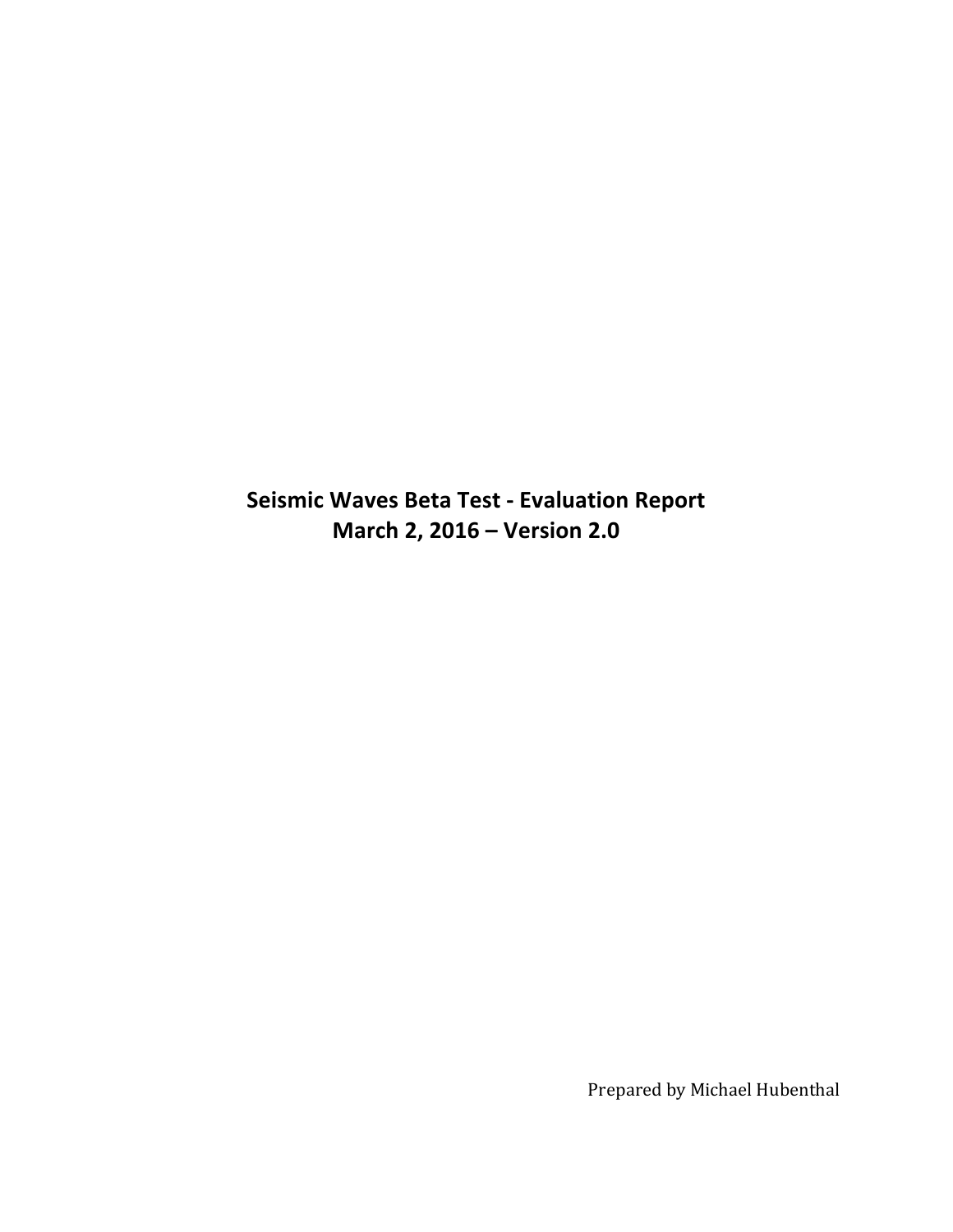# **Table of Contents**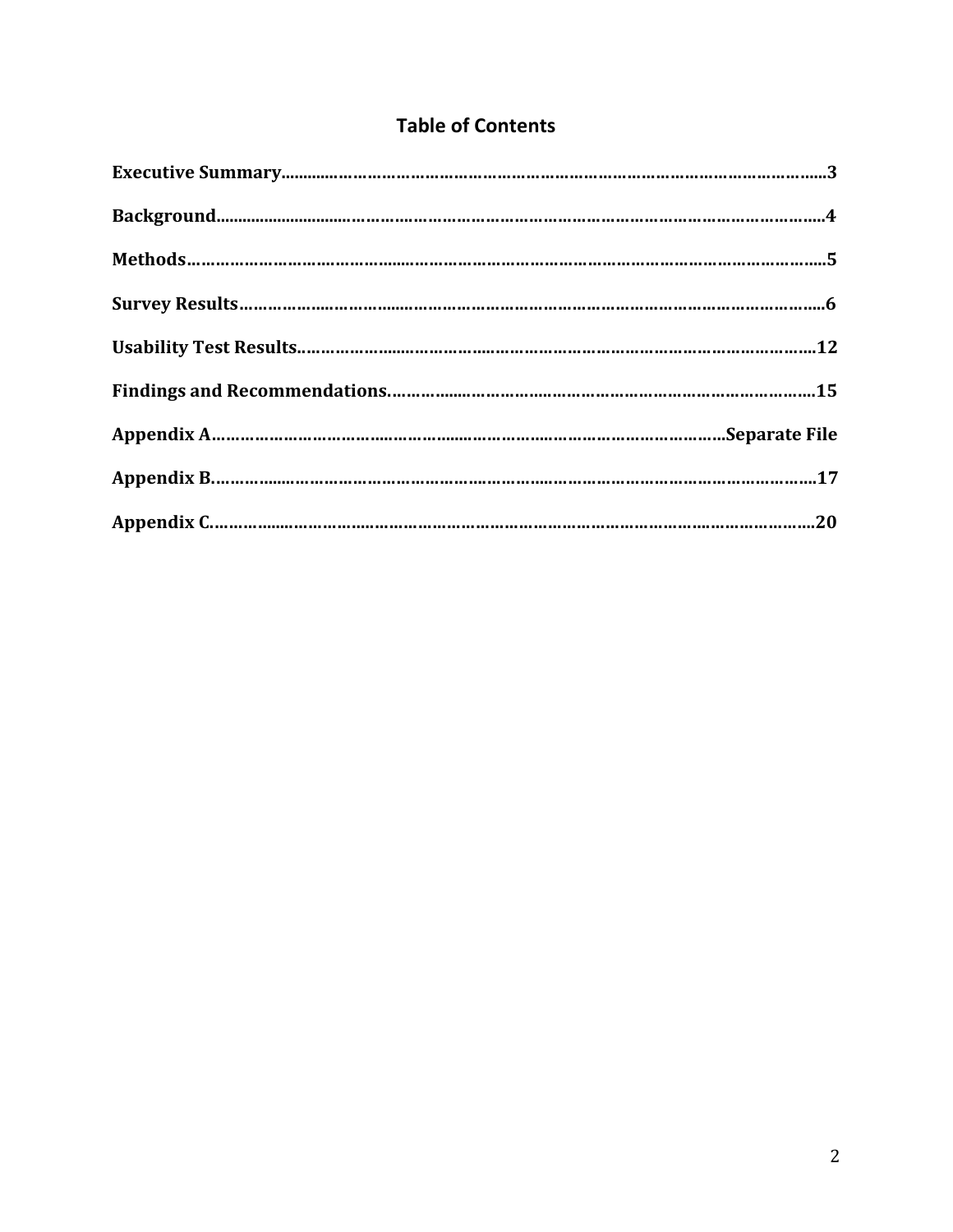## **Executive Summary**

The Seismic Waves (http://ds.iris.edu/seismon/swaves/) website is a browser-based tool to visualize the propagation of seismic waves from historic earthquakes through Earth's interior and around its surface. Simple controls speed-up, slow-down, or reverse the wave propagation. By carefully examining these seismic wave fronts and their propagation, the Seismic Waves tool illustrates how earthquakes can provide evidence to infer Earth's interior structure.

To test the efficacy of the beta website's design and functionality, an evaluation was conducted with experienced classroom instructors at both the middle/high school, and post-secondary levels. In addition the testing also solicited expert feedback (teacher and college faculty) on future enhancements for the site. Both qualitative and quantitative data was collected through an online post-use survey, and an in-person usability test of the website. 

### **Findings**

- 1) 93% of survey 31 respondents(14 high school teachers, 12 undergraduate instructors and 5 middle school teachers) found the site "Very Easy" or "Extremely Easy" to use.
- 2) While easy to use, usability testing revealed that some participants encountered challenges locating or executing some of the site's core functionality.
- 3) A majority of participants described the site as an engaging  $(68%)$  tool they anticipated using as part of their instruction  $(67%)$ .
- 4) Post-secondary educators found the site more engaging and reported that they were more likely to use the site instructionally than their middle/high school counterparts.
- 5) Based on the current design and functionality, just over half of respondents, regardless of educator type, are likely to be "Promoters" or enthusiasts who will keep using the site and refer others to it.

## **Recommendations**

- 1) Refine the core functionality by implementing the principal enhancements, listed on page 15, that were identified through the usability testing and expert feedback.
- 2) Improve the appeal and perceived usefulness of the site to the middle/high school audience by implementing small adjustments and additions to the site. Some possibilities are listed on page 16.
- 3) Plan for possible new functionality and audiences by exploring the identified feature suggestions, listed on page 16, provided by beta testers.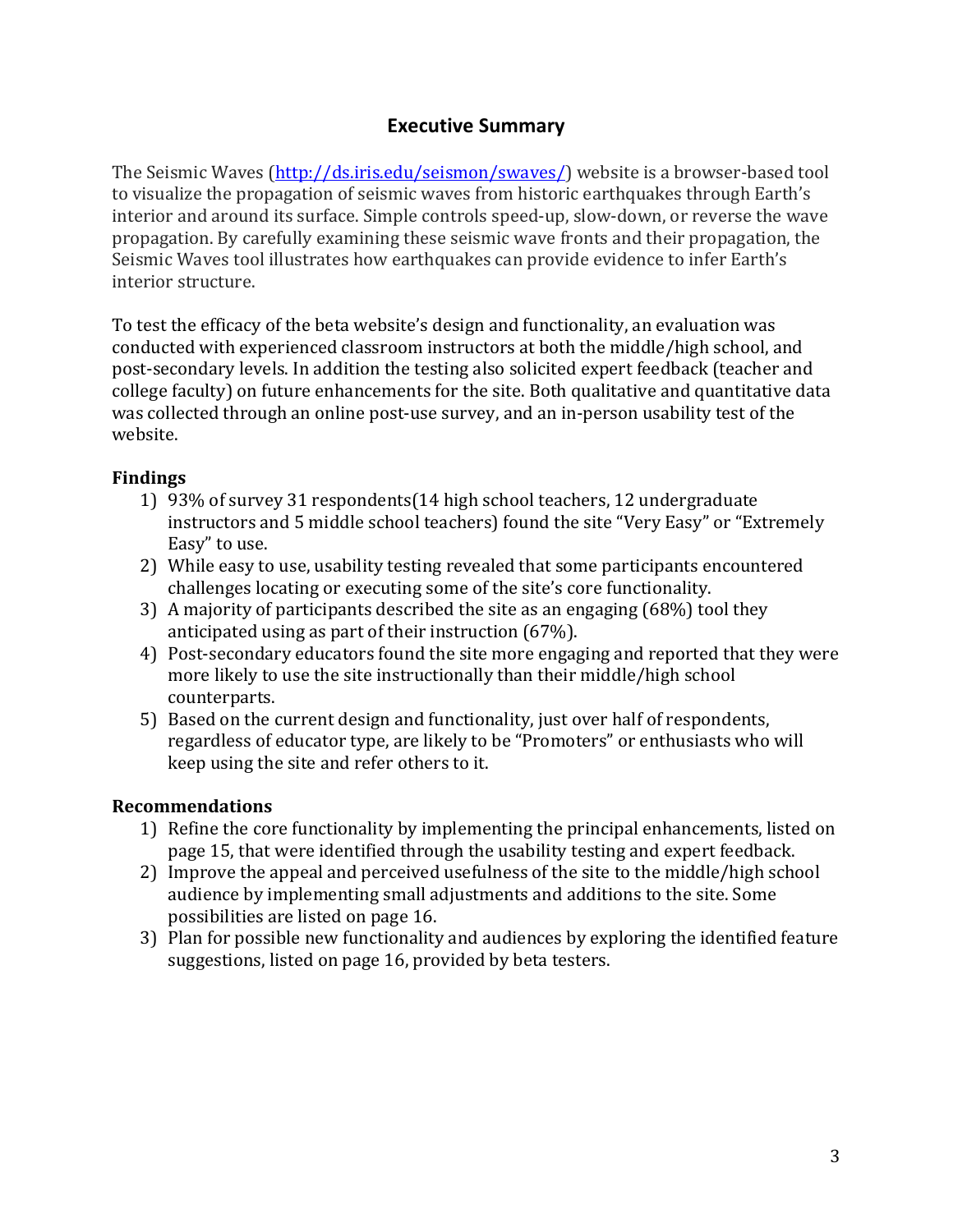### **Background**

The Seismic Waves website is a browserbased tool to visualize the propagation of seismic waves from historic earthquakes through Earth's interior and around its surface. Simple controls speed-up, slowdown, or reverse the wave propagation. By carefully examining these seismic wave fronts and their propagation, the Seismic Waves tool illustrates how earthquakes can provide evidence that allows us to infer Earth's interior structure.



Figure 1: The seismic waves website accessible at http://ds.iris.edu/seismon/swaves/.

Shear waves (S waves), for

example, travel through the Earth at approximately one-half the speed of compression waves (P waves). Stations close to the earthquake record strong P, S, and Surface waves in quick succession just after the earthquake occurred. Stations farther away record the arrival of these waves after a few minutes, and the times between the arrivals are greater.

The tool also illustrates how seismic waves inform our current understanding of Earth's interior structure. Users will see that between approximately 104 and 140 degrees away from the epicenter, direct P waves do not arrive as they are refracted away from this zone. This suggests the presence of a lower velocity material, Earth's outer core. Users will also observe that no direct S waves arrive beyond 104 degrees.

This product is a replacement for the original stand-alone Windows-based Seismic Waves program written by Alan Jones (Binghamton University). The development of the replacement is the result of a collaboration between Alan Jones & Jeff Baker (Binghamton University), and IRIS EPO staff.

The goal of this evaluation was to determine if experienced classroom instructors (at both the post-secondary and grades middle/high school) found the site engaging, the core functionally (Appendix A) intuitive and easy to use, and something they were likely to use in their instruction and promote to their colleagues. In addition, the evaluation also explored participant responses to possible future development ideas.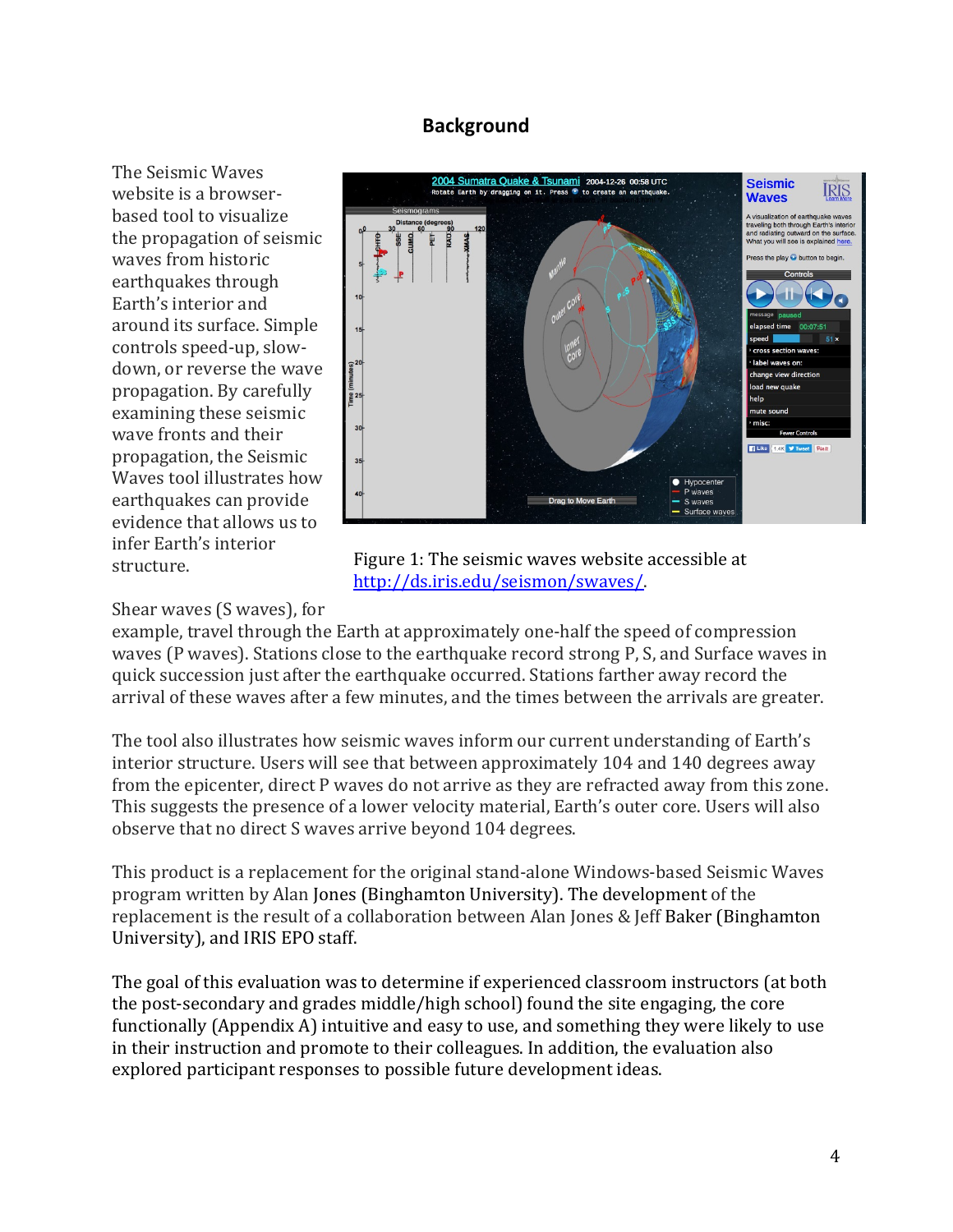## **Methodology**

To answer the questions outlined above, both qualitative and quantitative data was collected. The first data source was an online survey to get feedback on the site by individuals reviewing it on their own time at their own locations. The second data source was an in-person usability test of the Seismic Waves website to see how users new to the site navigate and use the website.

*Online Survey* - To collect expert instructors' perceptions of the tool, its functionality, and usefulness a brief survey was developed. This survey (Appendix B) consisted of 10 closedended items and 3 open-ended items and was completed after participants had an opportunity to explore http://ds.iris.edu/seismon/swaves/. Participants for the survey were recruited from several sources as illustrated in the Table below.

| <b>Participant Group</b>                                          | <b>Invited</b> | <b>Responded</b> |
|-------------------------------------------------------------------|----------------|------------------|
| Faculty and K-12 teachers from the Seismic Waves' Needs           | 16             |                  |
| Assessment that volunteered to test the beta version              |                |                  |
| K-12 Earth Science teachers recruited (via email) from the ESPRIT | 24             | 14               |
| Listserv                                                          |                |                  |
| Foreign seismologist who run school seismograph programs as       |                |                  |
| identified by IRIS EPO staff                                      |                |                  |
| Geophysics instructional experts (K-12, Undergraduate, general    | 13             |                  |
| public) identified by IRIS EPO staff                              |                |                  |
| Totals                                                            |                |                  |

Table 1: Sources used to recruit participants for the survey. The sources included both volunteers as well as "experts" identified by IRIS staff. The response rate for the survey was  $51\%$ .

Usability Testing - Participants for the usability testing were recruited from attendees of the 2015 Fall Meeting of American Geophysics Union who stopped to look at the beta Seismic Waves website displayed on a monitor at the IRIS booth in the convention hall. Seven attendees were asked to participate in the testing. Two attendees declined and five consented to participate.

Participants were brought to a table in the booth where the Seismic Waves was displaying the 2004 Sumatra Quake on a 13" Macbook Pro laptop. Using the functionality outlined in Appendix A, a semi-structured script  $(Appendix C)$  was developed to shape the usability testing. Based on the script, participants were asked to complete various tasks, talking aloud about what they saw, what they expected to happen, what actually happened, and how those matched up. An iPhone 5C was used to record audio of both the interviewer and the participant as well as video of the on-screen action.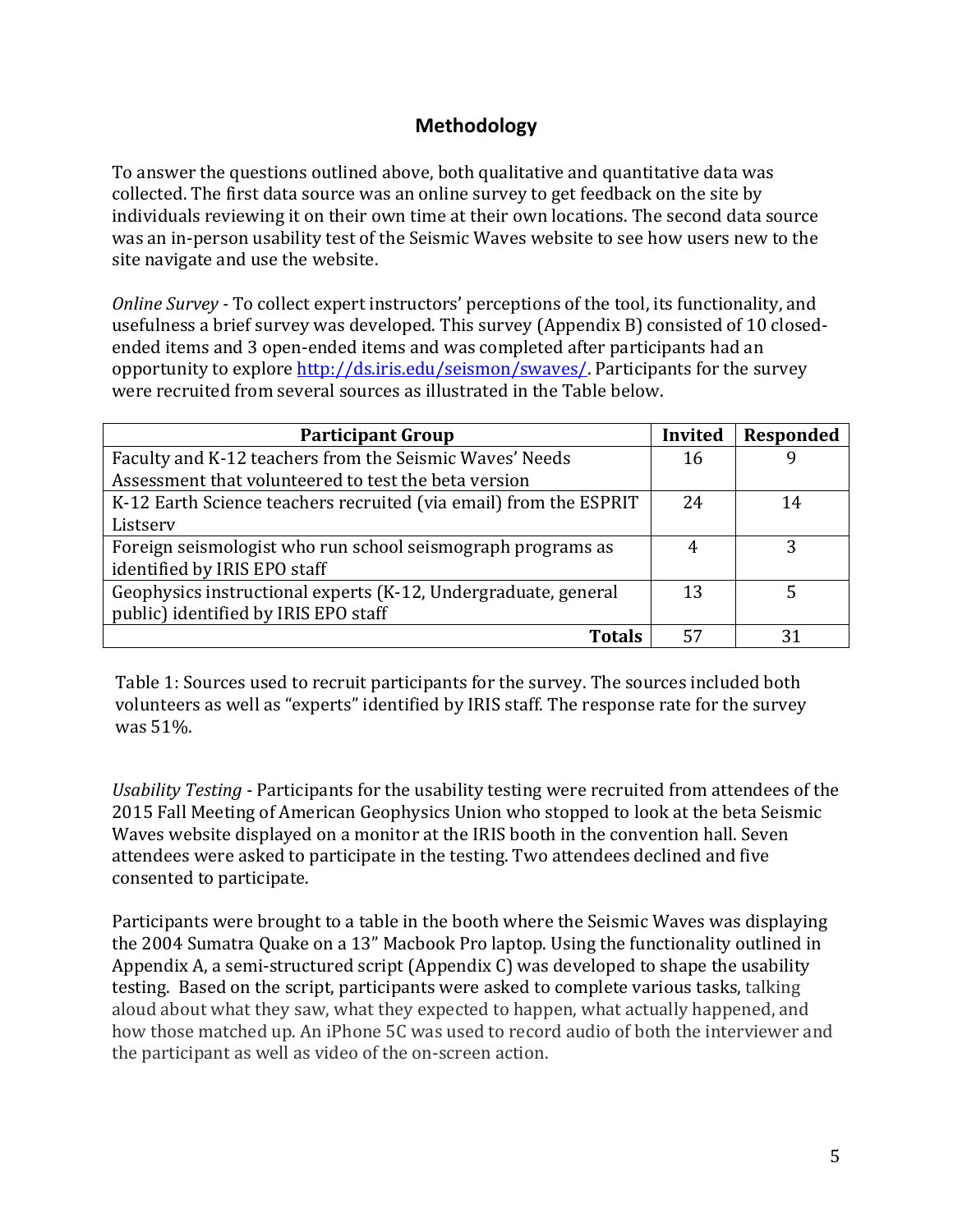### **Survey Results**

While 31 individuals responded to the survey as indicated above, only twenty-eight were complete and are included in the results below. These respondents represemted a large range of teaching experience as illustrated in Figure 1. The group had a maximum of 40 years of teaching experience, a minimum of 2 years, and a median of 17 years of teaching experience. The largest population of respondents was high school teachers  $(n=14)$ , followed by undergraduate instructors  $(n=12)$ . Five middle school teachers responded to the survey. It should be noted that because the undergraduate faculty were recruited either from an announcement to the IRIS Bulkmail or from connections with the IRIS EPO program staff, nearly all were seismologists.





Most respondents' responses were based on accessing the site from a desktop computer  $(n=12)$ . Laptops  $(n=7)$  were the second most common access device followed by tablets  $(n=4)$ , and mobile phones  $(n=1)$ . The total number of respondents for this item is low because the question was added in after the survey was already opened.

To gain a sense of participants' reactions to the site, respondents were asked to rate how engaging they found the website. The majority of respondents reported that the Seismic Waves website was "Very engaging"  $(n=15)$  or "Moderately engaging"  $(n=7)$ . Only four described the site as "Extremely engaging" while two described it as "Slightly engaging". As illustrated in Table 2, when aggregated by educator type, middle/high school educators were slightly less likely to describe the site as "Extremely" or "Very engaging" and more likely to describe the site as "Moderately engaging". There was no discernable differentiation to this question based on years of experience or the device used to access the site.

|                       | <b>Extremely</b> | <b>Very</b> | <b>Moderately</b> | Slightly  | Not at all |
|-----------------------|------------------|-------------|-------------------|-----------|------------|
|                       | engaging         | engaging    | engaging          | engaging  | engaging   |
| Middle/High           | $12\% (2)$       | $47\%$ (8)  | $35\%$ (6)        | $6\%$ (1) |            |
| <b>Post-Secondary</b> | $18\%$ (2)       | $64\%$ (7)  | $9\%$ (1)         | $9\%$ (1) |            |
| <b>Total</b>          | 14% (4)          | 54% (15)    | $25\%$ (7)        | $7\%$ (2) |            |

Table 2: Perceived engagement of the Seismic Waves site by educator type.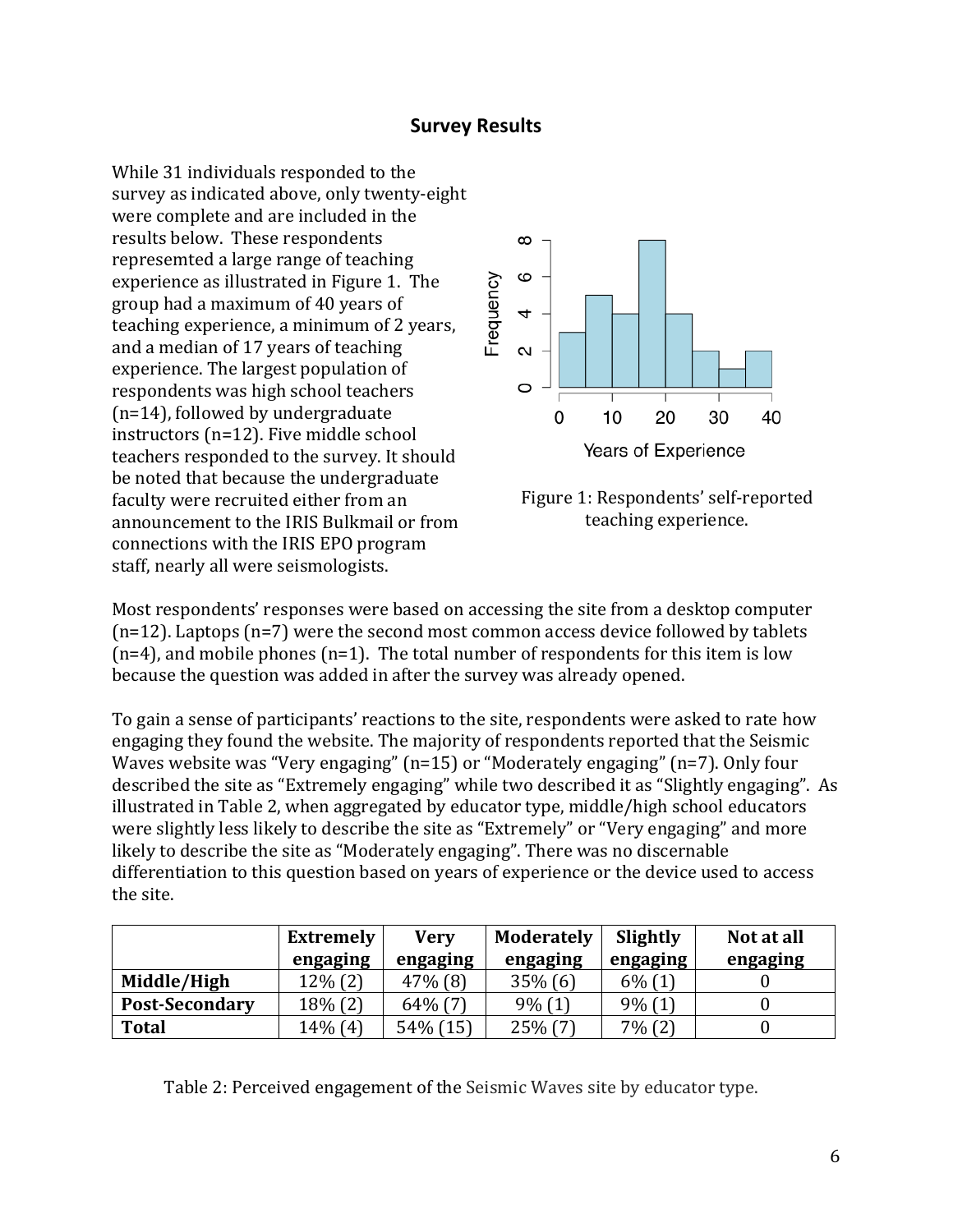In addition to finding the site engaging, nearly all users reported that they found the site either "Extremely easy" (25%) or "Very easy" (68%) to use. There was no discernable differentiation to this question based on teaching venue, years of experience, or the device used to access the site. Roughly a third of respondents reported never looking at the help menu ( $n=9$ ). Of those that did look at the help menu, 13 found it to be "Quite useful" or "Extremely useful". 

While respondents primarily found the site engaging and easy to use, they were asked what improvements they would make to the design of the website. Respondents provided both suggestions for the design of the site and feature requests. To make the interpretation of the design suggestions easier, all feature requests have been moved down into the item dealing with feature requests (page 10). Suggestions for improvements to the design of the site cover a range of topics but had little consistency. In fact, the only repeated suggestion dealt with the selection of waves to show on the cross-section view.

## *Seismograms*

- "Make seismograms horizontal for easier viewing."
- *"The graphics seem dated"*

## *Waves on cross section*

- "I would like a choice of seeing only the P and S waves before a second trial in which the *PP SS PK and all of the mind-boggling array of waves are depicted"*
- "During an earthquake, it would be nice to be able to toggle off/on the various types of seismic waves. This might help students to focus in on the behavior of only one or two *waves at a time."*
- *"When choosing waves under the "Custom" section I'd like to select more than one wave. Custom can be more customized."*
- "The multiple P and S waves are a bit confusing for students who will not read."

## *Playing of Waves*

- "If I choose a wave under custom, all the waves still appear on the Earth's surface. If I pick only the P wave, I'd like only the P wave on the surface as well as the interior. '
- "I would have the simulation stop at the end of the time instead of automatically *repeating the earthquake. I* wanted to see the entire seismogram at the end of the time *frame. Possible, but when the time is ramped up x100 it was difficult to stop it at the* very end. Yeah, I could slow it down, but it would be nice to let it go and not have to *worry* about stopping it right at the end. "

## *Shadow zone*

- "It would also be great to see the shadow zone on the inside of the Earth."

*Views* 

- *"Unless I am missing something, I was unable to view the entire surface as well as the interior.* I do not like the hybrid view. The old version had two images side by side. I *would prefer that view to the new view. I do like the detail and the illustration of the p/s waves."*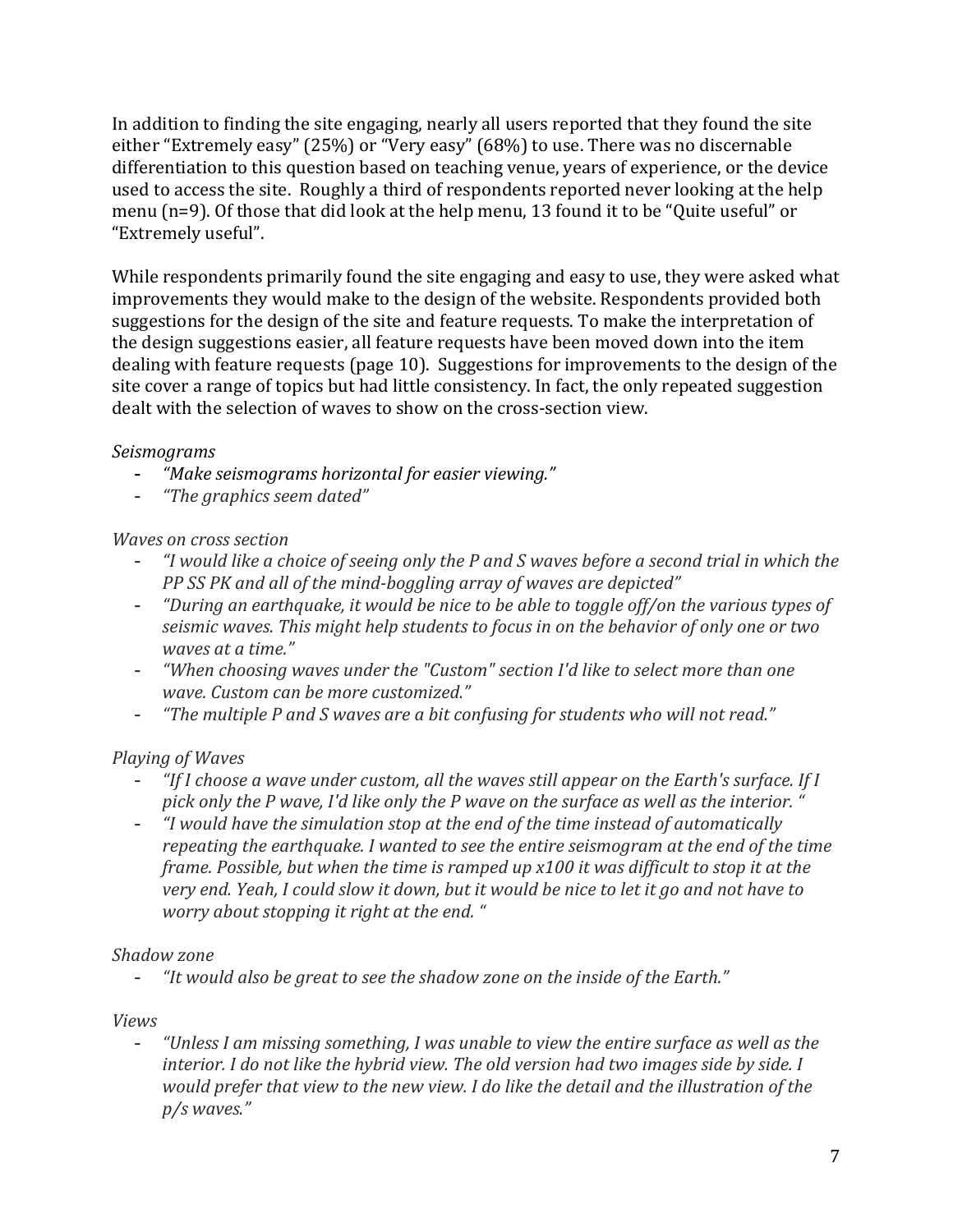### *Buttons*

- "High school students will overlook the current button. I would like to see Load New *Quake more noticeable too"*
- *"Put the help button at the top of the website so we can find it easier"*
- "The buttons for the seismic shadow zones do not work very well for *iPads*, but work on *my laptop"*

### *Other*

- *"There may be a bug in the software: when the quake is paused, the seismic waves pause for a moment, and then start moving again, without clicking the play button again." [IRISNote: This could not be replicated]*

To gain a sense of how valuable the Seismic Waves website was to the participants as educational experts, respondents were asked to report how likely they were to include the Seismic Waves site as part of their instruction. A majority of respondents reported being "Very likely"  $(n=7)$  or "Extremely likely"  $(n=11)$  to use it. An additional nine respondents reported that they were "Moderately"  $(n=7)$  or "Slightly likely"  $(n=2)$  to use the site. As illustrated in Table 3, when aggregated by educator type, middle/high school educators were slightly less likely to predict their use of the site as "Extremely likely" and more likely to describe it as "Very" or "Moderately likely". There was no discernable differentiation to this question based on years of experience or the device used to access the site.

|                       | <b>Extremely</b> | <b>Verv</b> | <b>Moderately</b> | Slightly  | Not at all likely |
|-----------------------|------------------|-------------|-------------------|-----------|-------------------|
|                       | likely           | likely      | likely            | likely    |                   |
| Middle/High           | $31\%$ (5)       | $31\%$ (5)  | $31\%$ (5)        | $7\%$ (1) |                   |
| <b>Post-Secondary</b> | $55\%$ (6)       | $18\%$ (2)  | 18% (2)           | $9\%$ (1) |                   |
| <b>Total</b>          | $41\%$ (11)      | $26\%$ (7)  | $26\%$ (7)        | $7\%$ (2) |                   |

Table 3: Predicted use of the Seismic Waves site for instruction by educator type.

To gain a sense of how the instructors might use the Seismic Waves site, participants were asked to identify up to three primary learning objectives that they could envision using the Seismic Waves website to teach. As illustrated in Table 4 below, the most common concepts included the paths and relative speeds waves travel as the move through Earth.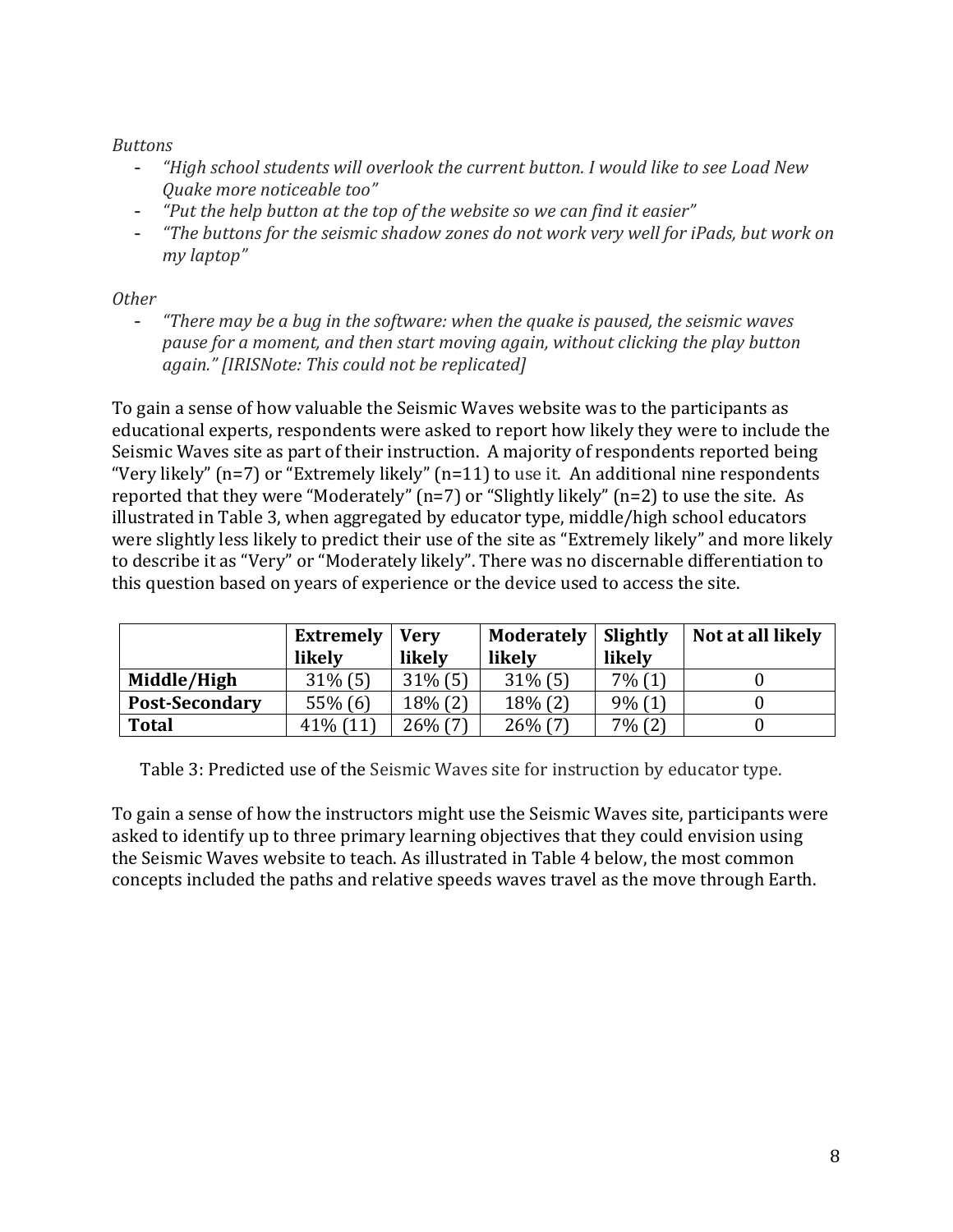| Count          | Concepts                                          | <b>Examples</b>                                                                                                                                                                                                                                                                         |  |  |
|----------------|---------------------------------------------------|-----------------------------------------------------------------------------------------------------------------------------------------------------------------------------------------------------------------------------------------------------------------------------------------|--|--|
| 13             | <b>Wave Paths</b>                                 | "Visualize how seismic waves travel and refract/reflect through<br>(and on) the Earth"<br>"Recognize that seismic waves travel in more complex ways than<br>textbooks often discuss"                                                                                                    |  |  |
|                |                                                   | "Diagram basic body wave paths through the earth's interior"                                                                                                                                                                                                                            |  |  |
| 9              | <b>Relative Wave</b><br>Speeds                    | "Relate the speed of the waves to their arrival times."<br>"Determine the relative speed of P, S and surface waves"<br>"Understand the difference in travel speed between p and s waves"                                                                                                |  |  |
| 9              | Earth's<br>Structure and<br>composition           | "Understand how p and s wave transmission or absorption help<br>explain interior properties of the earth (liquid outer core)"<br>"Observe the diffraction and refraction of the waves as they move<br>through the various layers"<br>"how the waves pass through the different mediums" |  |  |
| 5              | Shadow Zone                                       | "explain why shadow zones exist"<br>"model how shadow zones are made by the Earth's core"                                                                                                                                                                                               |  |  |
| $\overline{4}$ | Wave Types                                        | "Better understand the difference between types of waves"<br>$\overline{\phantom{a}}$<br>"Distinguish between P and S waves"                                                                                                                                                            |  |  |
| $\overline{4}$ | Science skills<br>and processes                   | "Explain how the data helps to show that the outer core is liquid"<br>"Experiment with wave propagation"                                                                                                                                                                                |  |  |
| 1              | Connection<br>between<br>waves and<br>seismograms | "Understand how seismograms are generated"                                                                                                                                                                                                                                              |  |  |

Table 4: Seismological concepts conveyed by the Seismic Waves site as defined by participants' example learning objectives.

To gauge participants' enthusiasm for the site, they were asked how likely they were to recommend the Seismic Waves website to a friend or colleague. Over half  $(n=15)$  the responses indicated that they were likely to be "Promoters" according to the Net Promoter Score (NPS) index ( $Reichheld, 2003$ ). According to this index, promoters are loyal enthusiasts who will keep using and refer others. Another seven participants' responses were classified as passive promoters, or satisfied but unenthusiastic users who are vulnerable to competitive offerings by others. Finally, six were classified as detractors of the site. "Detractors" are unhappy customers who can impede growth through negative word-of-mouth. In this case, middle/high school teachers were four of the six detractors.

To explore possible new features, participants were asked about two ideas for the Seismic Waves site. First, respondents were asked if it would be valuable to their instruction if the Seismic Waves site were to automatically update the "Load new quake" list to include recent, newsworthy events. The majority of users felt that this would be "Valuable"  $(n=11)$ or "Very valuable"  $(n=11)$ . Respondents were also asked if it would be valuable to their instruction if the Seismic Waves site allowed users to select custom past events for inclusion in the "Load new quake" list. Results were mixed. Half of users felt that this would be "Valuable"  $(n=5)$  or "Very valuable"  $(n=9)$ . Nearly a third felt that this would be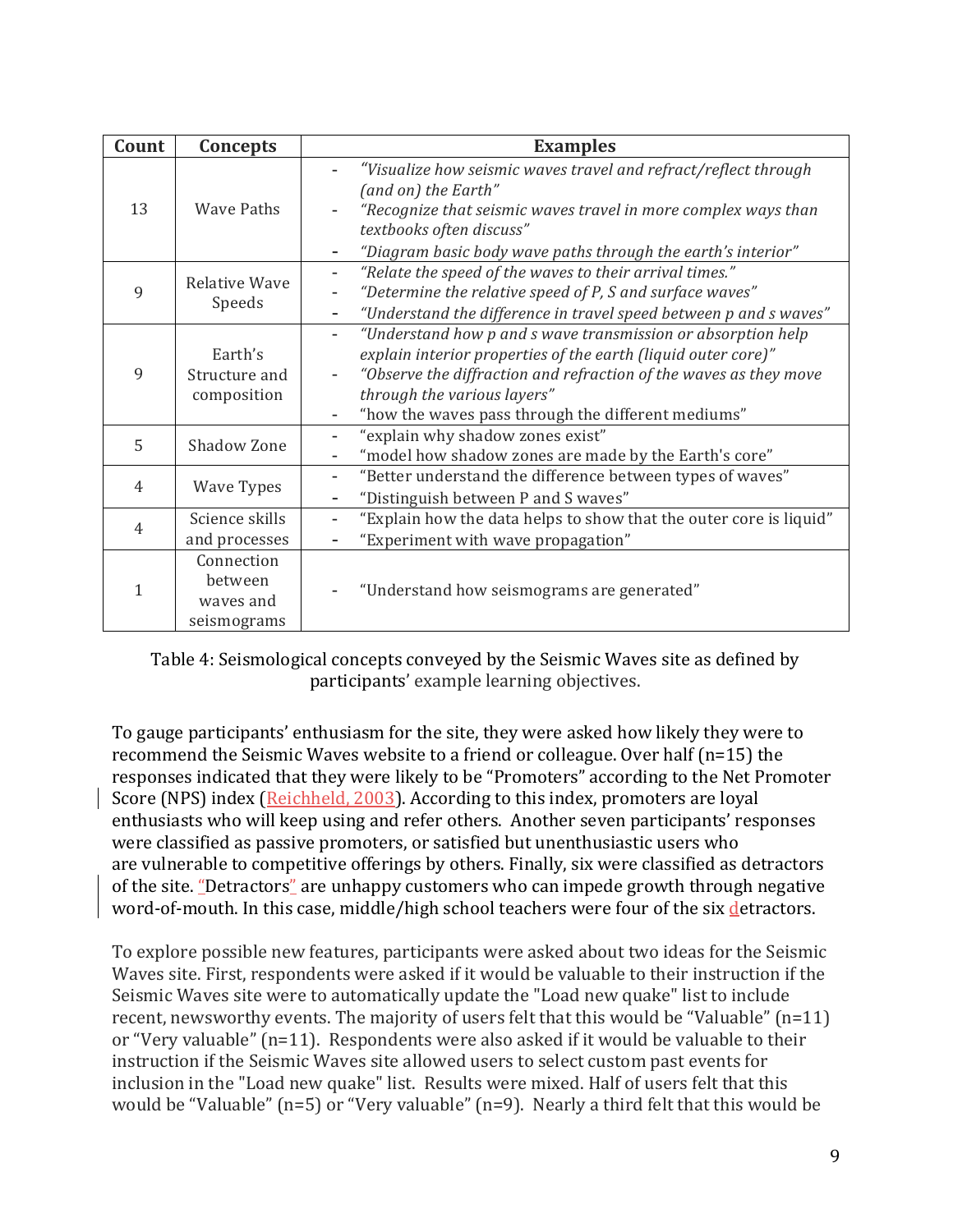of "Limited value"  $(n=7)$  or "No value"  $(n=2)$ . The remaining five were neutral about the feature.

Finally, respondents were asked in an open-ended item, what if any, additional functions would they suggest for the Seismic Waves website. A spectrum of ideas was offered along with some praise for the site.

## *Seismograms*

- "It would be useful if a teacher could isolate specific seismic stations for a particular earthquake and only view the seismogram for that particular station. This would allow *for a more scaffolded approach and would make it easier for students to develop a deeper understanding of what is happening."*
- "It would be great if there were measuring tools that students could move around the screen to determine distances, P-S travel time differences, etc."
- *"NYS* high school students need to learn how P and S wave differences can be used to *determine distance to epicenter. It might be beneficial to include a P-S wave travel time chart* that one can manipulate to use data from each quake to determine distances, *origin times, magnitudes, etc. "*

## *Cross section view*

- "Have different learning levels for the waves. For example: middle school kids probably do not need to know about the multiple types of P and S waves"
- "Display the shadow zone inside of the Earth."
- *"Insert videos of the actual damage from the earthquake as the p and s wave hits"*
- "Please allow for multiple selections of waves within custom waves."
- *"Just the 2 views at once."*
- "For individual student use...short tutorial on using the site, buttons, etc."

## *Other*

- "Have some lesson plans loaded."
- *"Add more simulations"*
- "Have a link so we can download seismograms so students can triangulate where the *earthquake happened"*
- "Allow students to generate their own earthquake. Have links available to see impact of *quakes."*
- *"Would love to see a version of this page packaged for aed museum displays, this would involve having a version with external links disabled (no Facebook, Twitter Wikipedia etc)* and an option to open the page with quake running (for non-touch screen sites *cycling between pages on time. Also maybe an option to have the globe spinning slowly maybe via url parameters?"*

## Praise

- "I haven't been able to use the older Jones program. So happy to see this is available."
- *"The addition of seismograms makes this page a "must use" resource, congratulations* to the team! I would love to see the html5 code used to generate the seismograms now used for a web based seismogram analysis toolkit that would allow simple interactive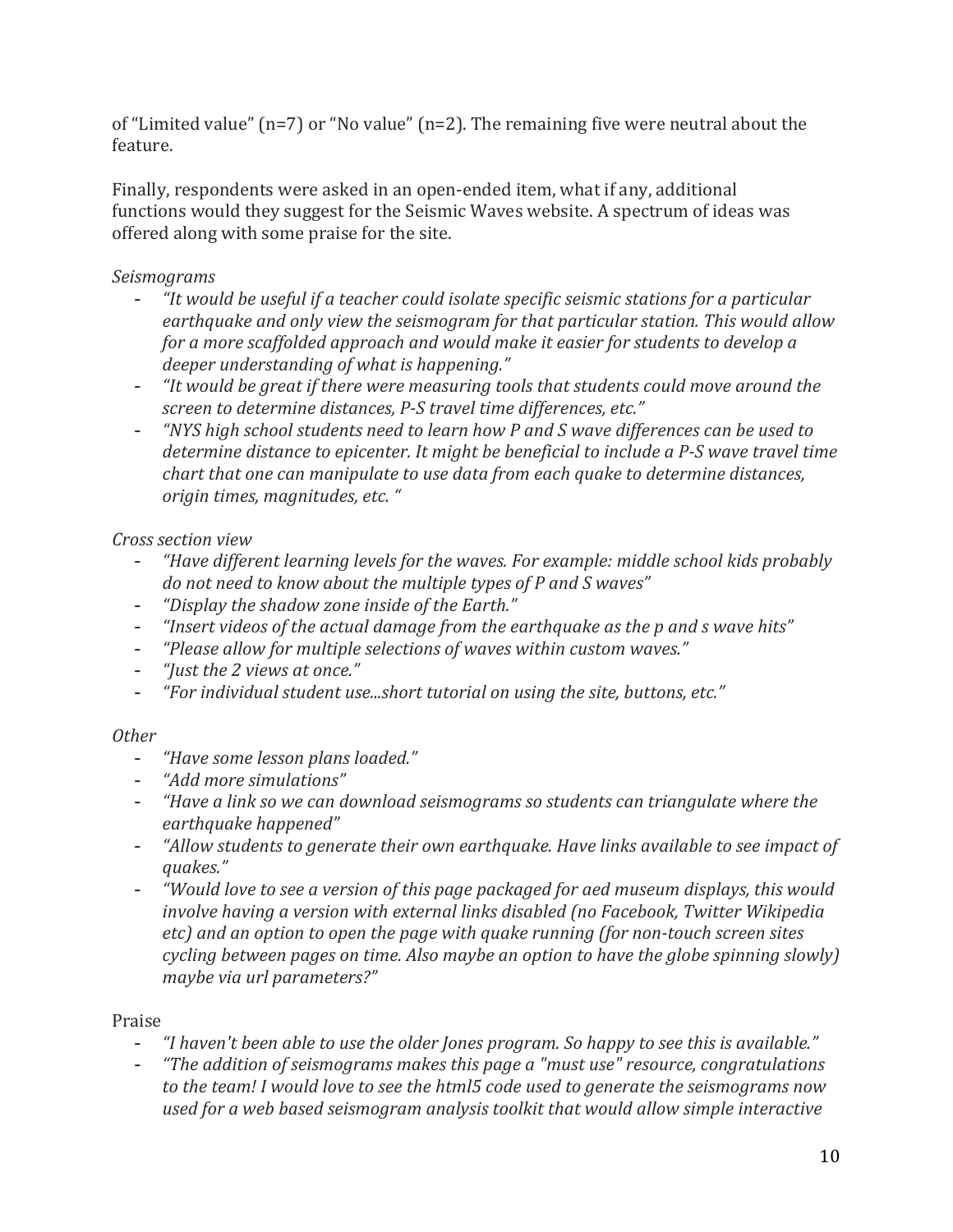analysis (zoom, freq filter and travel time only) of web service based data picking, eg a simplified wilber3 interface that pops up an interactive waveform viewer, all accessible in schools through basic web browsers with no flash or Java enabled."

- *"I like that "shadow zone only"* is an option; great idea. (x2)"
- "I think it's great. I did not look at the help file, and was able to work out what I wanted to see pretty easily. "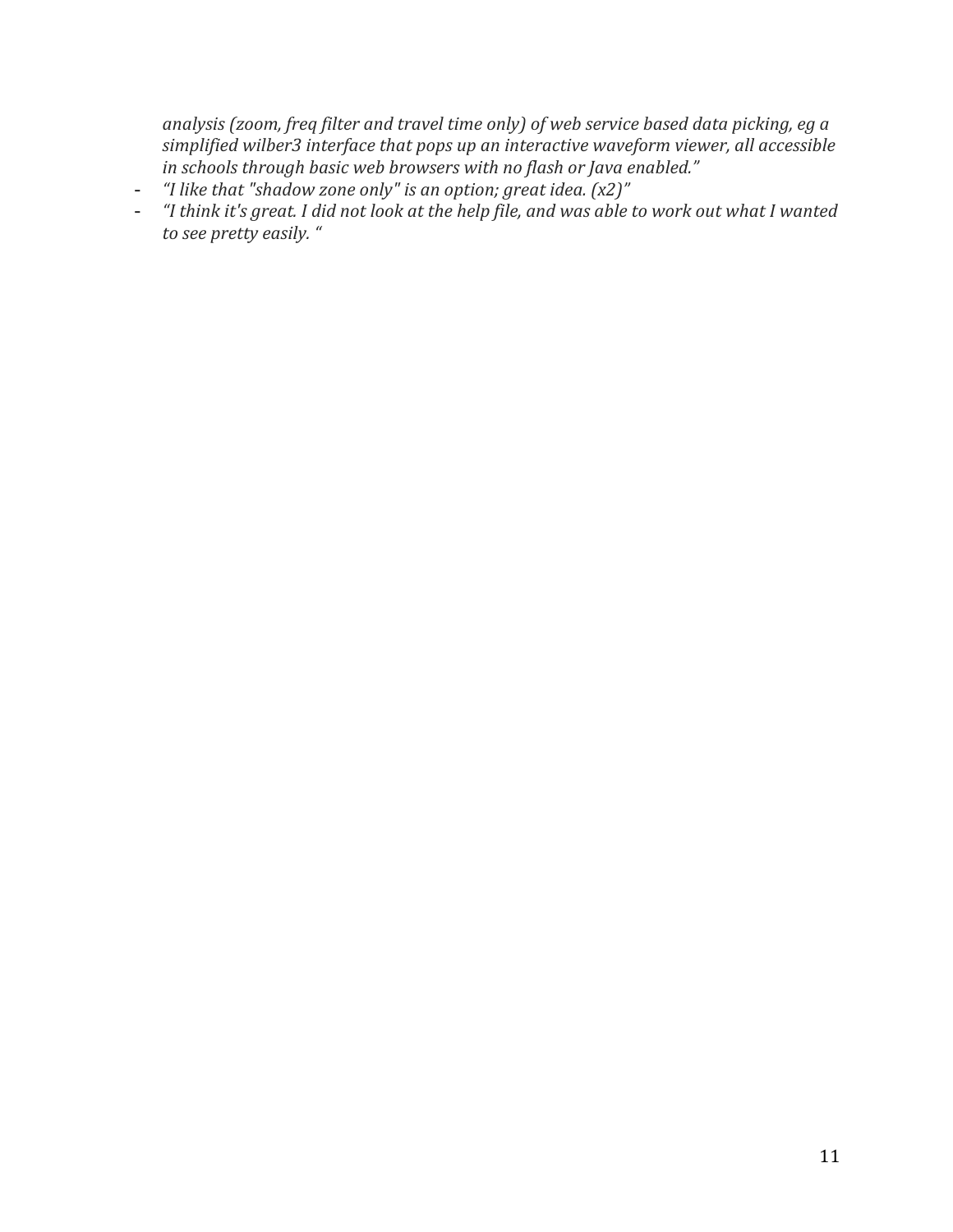## **Usability Test Results**

Participants in the usability testing included two graduate students in the geosciences, two geoscience faculty, and one 6<sup>th</sup> grade teacher. All reported at least some experience teaching students about seismic waves and Earth's interior, but the graduate students were obviously less experienced. Additional supporting evidence for each task can be provided in the of video/audio clips.

#### Initial observations and place to start:

When looking at the first screen all subjects reported that they were inclined to click the play button to "see what would happen". One of the five subjects did observe that the initial screen "had too many things on it".

Upon pressing play participants are attracted to the globe and the movement of the waves on it. With a brief examination all were able to see the two body waves and the surface waves. For all participants the seismograms were a secondary item. Sometimes they noticed the movement and looked at them. Others noticed the seismograms while trying to figure out what the sounds were.

#### Pausing the waves:

When asked to pause and then restart the quake five of five participants easily and quickly clicked the pause and play control buttons.

#### Viewing backside of the globe:

When asked to find the other stations not visible from the startup view,  $3$  of  $5$  respondents intuitively used the click and drag functionality to rotate the globe. The remaining two participants looked first to the control panel and clicked "Change View Direction." Only after seeing that "Changing View Direction" didn't get them what they wanted, they used the click-n-drag to rotate the globe.

#### Meaning of sounds:

The sounds were not initially obvious to any of the participants. They reported hearing the beeps and then scanning the screen visually to see what correlated with the sounds. There seemed to be a mix between those that correlated the sounds to the phase arrivals on the seismograms, and those that were watching a station and noticed the wave front arrive at it. In the end, all were able to deduce the sounds' meaning with one noting, "it was interesting to figure out" what the sounds were. Interestingly, only one of the five specifically mentioned that different waves had different tones.

#### Mute sound:

When asked to mute the sounds all five participants clicked the small "Mute" button next to the reload button. None used the "Mute Sound" item in the menu of controls.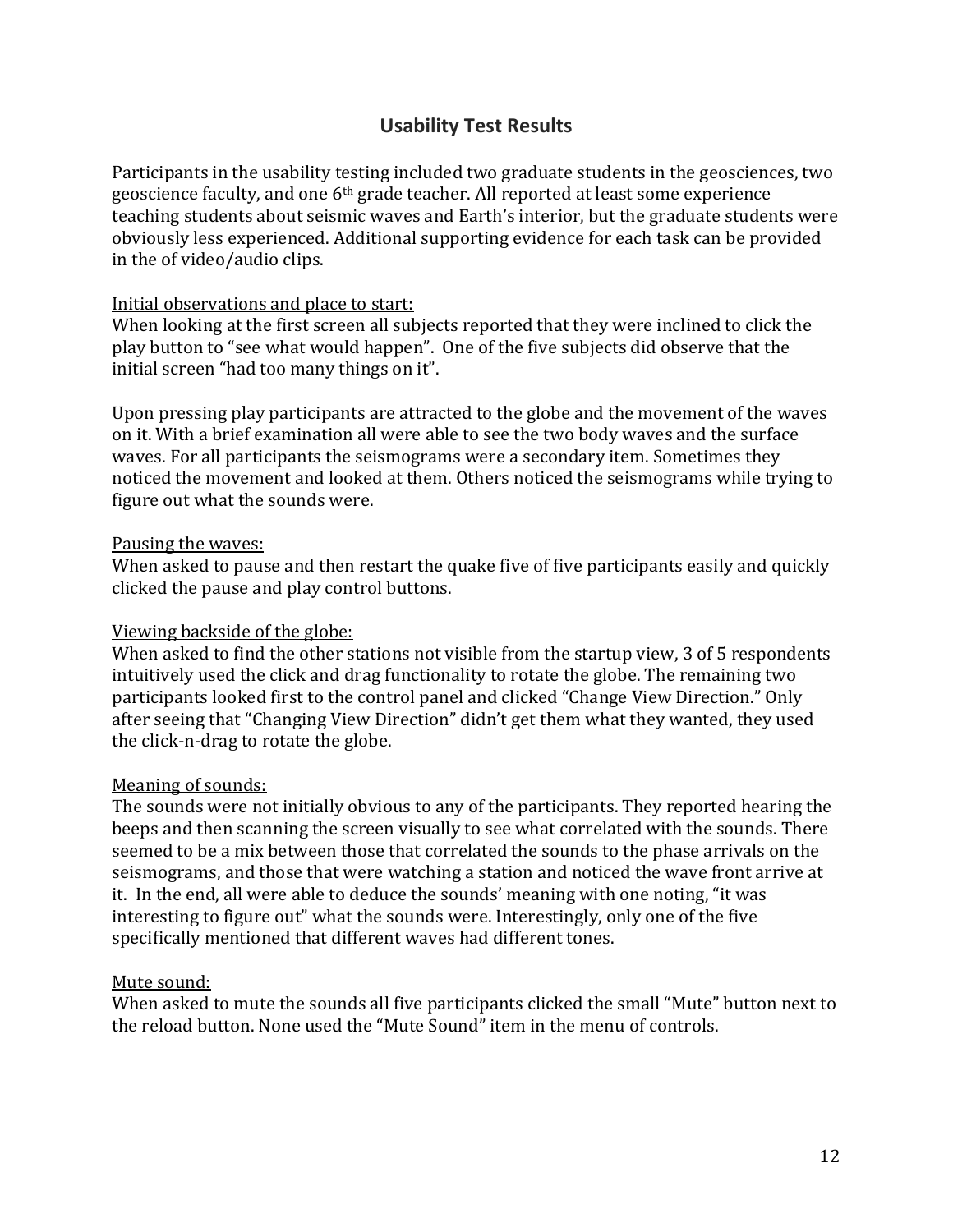### Restarting simulation:

When asked to restart the simulation from the beginning 3 of 5 participants navigated the pointer directly to the correct button and clicked it. The remaining two had difficulty finding the correct button. One tried to use "Load New Quake", while the other tried to click "Play" several times in a row. One eventually did discover the "Restart" button while the other required help from the interviewer. There were two observations regarding the functionality of the "Restart button".

- 1) When asked if the behavior of the site matched what they expected, all were unanimously surprised and thought "it would let me hit play" before restarting.
- 2) One subject was looking at the full non-cutaway Earth when s/he hit restart. For this user, it was quite difficult to tell that something had occurred. It took about 10 seconds before s/he noticed that time was running.

### Obtaining more info about the quake:

All participants immediately identified the title of the quake as a link and clicked on it for more information. The feedback on where the link took you (e.g. to Wikipedia) was mixed. One liked this with no hesitation. One thought it was okay but worried that some think of Wikipedia as unofficial. This participant, along with two others would have preferred something like the USGS event page or an IRIS event page to get more "official" technical info. The final participant, who teaches  $6<sup>th</sup>$  graders, noted that the Wikipedia page was probably to high of reading level for her students.

## Speed:

When asked to increase the speed of the waves, one of the five participants grabbed the bar and slid it to the right on the first try. The remaining four participants clicked first on the box containing the numbers rather than on the slider bar. Upon seeing that this didn't do anything they next focused on the slider bar. Two of these participants grabbed the bar and slid to the right. The other two, clicked next to the right of the slider bar in the blank space, which caused the bar to jump ahead. Then after this they grabbed the bar and slid to the right. 

When asked to slow the waves down, all participants grabbed the bar and slid to the left. Most went all the way to the left. When noticing that this made the waves run backwards all found this cool but commented that it would be nice if it had a line or color change to indicate where the zero point was. As one participant described it, I "assumed the far left would be the zero point."

All participants were able to explain that the speed was being shown as 2X times real time. While noting a specific item in the interview guide, it is worth noting that one participant did have difficulty explaining what it meant when the speed became a negative times real time while thinking aloud.

An interesting occurrence involving a negative speed was also observed. A participant set the speed to  $-50x$ , which ran the waves back to the source as expected. At this point  $s/he$ clicked play to make the waves go forward again and was confused when nothing happened on the screen (even noting that the dialogue window said playing." It took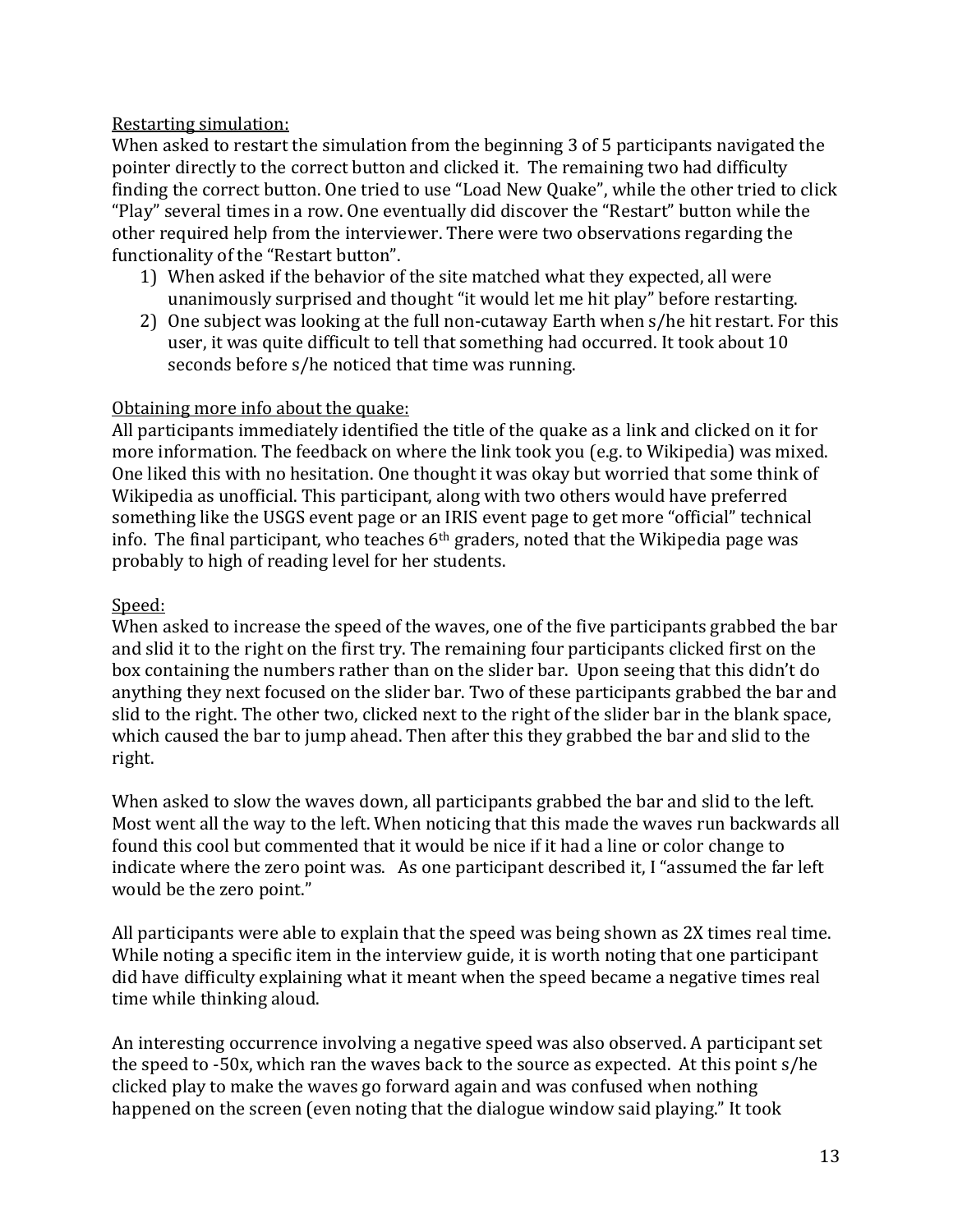him/her a while to figure out s/he they needed to slide the speed back to at least 1x real time. 

#### Displaying phases on cross section

When asked to simplify the phases displayed on the cross section to only show the direct p and s phases to set up a discussion of the shadow zone only two of five participants were able to navigate quickly to complete the task. Of the remaining three, one already had "Cross Section Waves" opened and after scanning around discovered "Shadow zone only" and selected it. The other two started by first expanding "Label Waves On." Then after not finding what they wanted, opened the "Cross Section Waves."

When playing with selecting what phases to display on the cross section two participants were surprised that when P waves were selected the surface waves still were shown.

### The entire group did not complete the following tasks so this feedback should be taken with *some skepticism.*

### Learning more about what is shown:

One participant was asked where to go to learn more. S/he had great difficulty finding the "What you see is explained HERE" link and noted that this was not obvious at all. While exploring the rollover the participant was very confused that the audio seemed out of sync with anything they were clicking. It took a while for him/her to realize that there was an animation below the rollover playing and that the sound was not tied to the rollover. The participant also expressed frustration that if you moved your mouse off the buttons of the rollover, the page reverted back to its original state. In the end the participant concluded that the components felt like something that was repurposed from another product and just stuck on.

#### Viewing another quake:

Two of the participants were asked if they could view an earthquake other than the one they were currently viewing. One subject was able to quickly navigate to "Load New Quake" while the second had initial difficulty locating it. However, once "Load New Quake" was found, both were easily able to bring up a new event.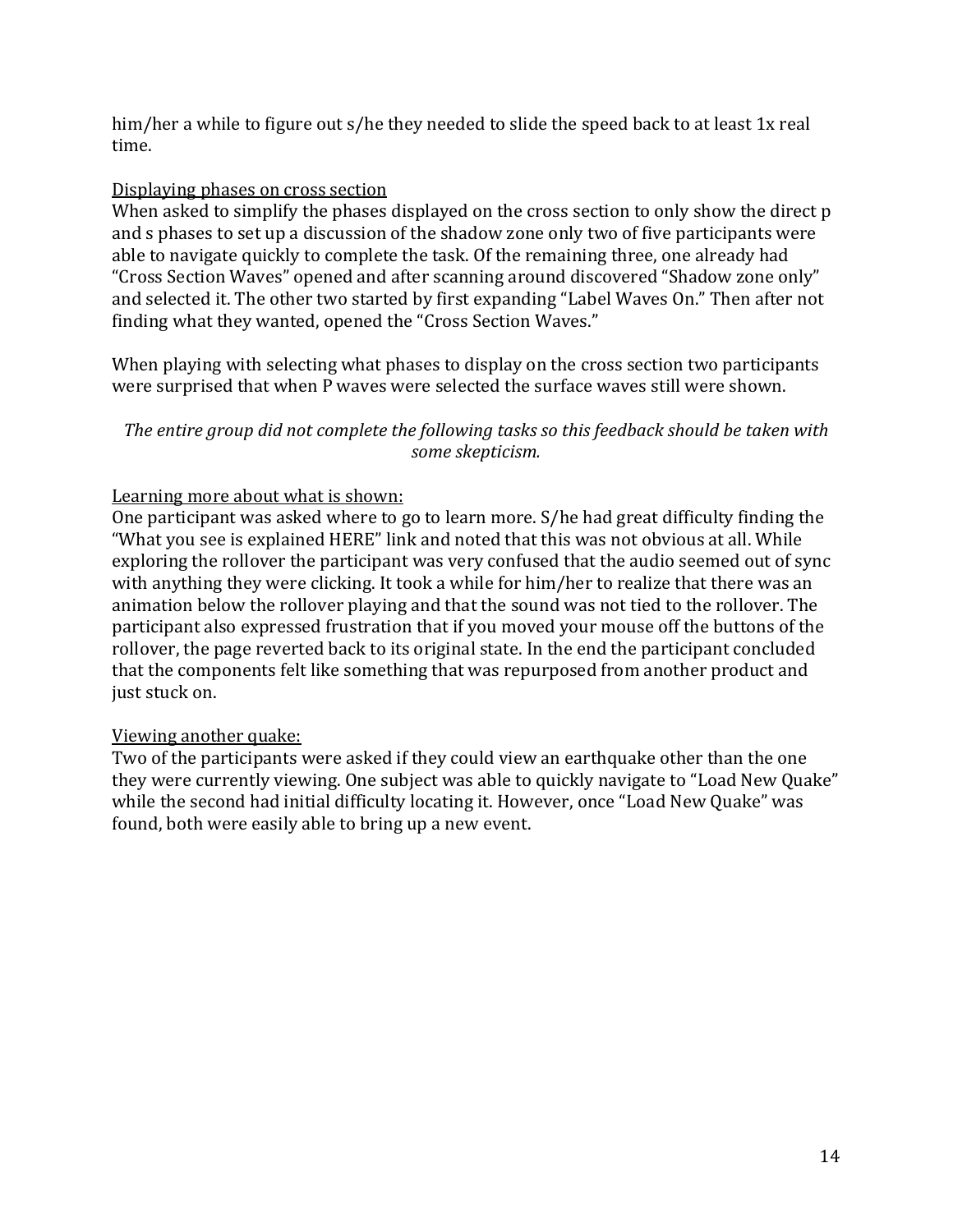## **Findings and Recommendations**

1) 93% of survey respondents found the site "Very Easy" or "Extremely Easy" to use.

2) While easy to use, usability testing revealed that participants encountered challenges locating or executing some of the site's core functionality.

3) A majority of participants described the site as an engaging (68%) tool that they anticipated using as part of their instruction  $(67%)$ .

4) Post-secondary educators found the site more engaging and reported that they were more likely to use the site instructionally than their middle/high school counterparts.

5) Based on the current design and functionality, just over half of respondents, regardless of educator type, are likely to be "Promoters" or enthusiasts who will keep using and refer others to the site.

To further enhance the design and functionality of the Seismic Waves website, three main recommendations can be derived from the results and findings described above.

First, refine the core functionality. Implement the following primary enhancements, based on usability test results, to ensure the core functionality of the site is easily discovered and operates as most users anticipate.

- 1) Add symbols to communicate to users that one can click-and-drag to rotate the globe.
- 2) Change the symbol for either the stations or the quake. Currently both use the same map symbol (a small white dot).
- 3) Seek out different icons for the "Reset" button and conduct  $A/B$  tests to see if it is more widely recognizable.
- 4) Require users to push play to start the simulation
	- i. After pushing the "Reset" button.
	- ii. After the simulation has reached the end
- 5) Explore options to provide more audience-appropriate information for each quake e.g. forked navigation for middle/high school vs. undergraduate.
- 6) Modify the Speed Slider to make it more obvious that you change the speed by clicking and dragging it.
- 7) Add an indication of where the zero point is on the Speed Slider.
- 8) Simplify the Controls menu
	- i. Remove the "Mute Sound" item from the menu.
	- ii. Simplify menu "Cross Section Waves" to "Waves Shown"
	- iii. Condensing "Wave Labels On" to only offering one option Labels  $\text{(all)}\text{On}/\text{OFF}$
- 9) Use more obvious markings in "Cross Section Waves" to indicate which of the wave groups is currently selected.
- 10) Allow the selection of multiple phases in Custom waves (e.g. Command click)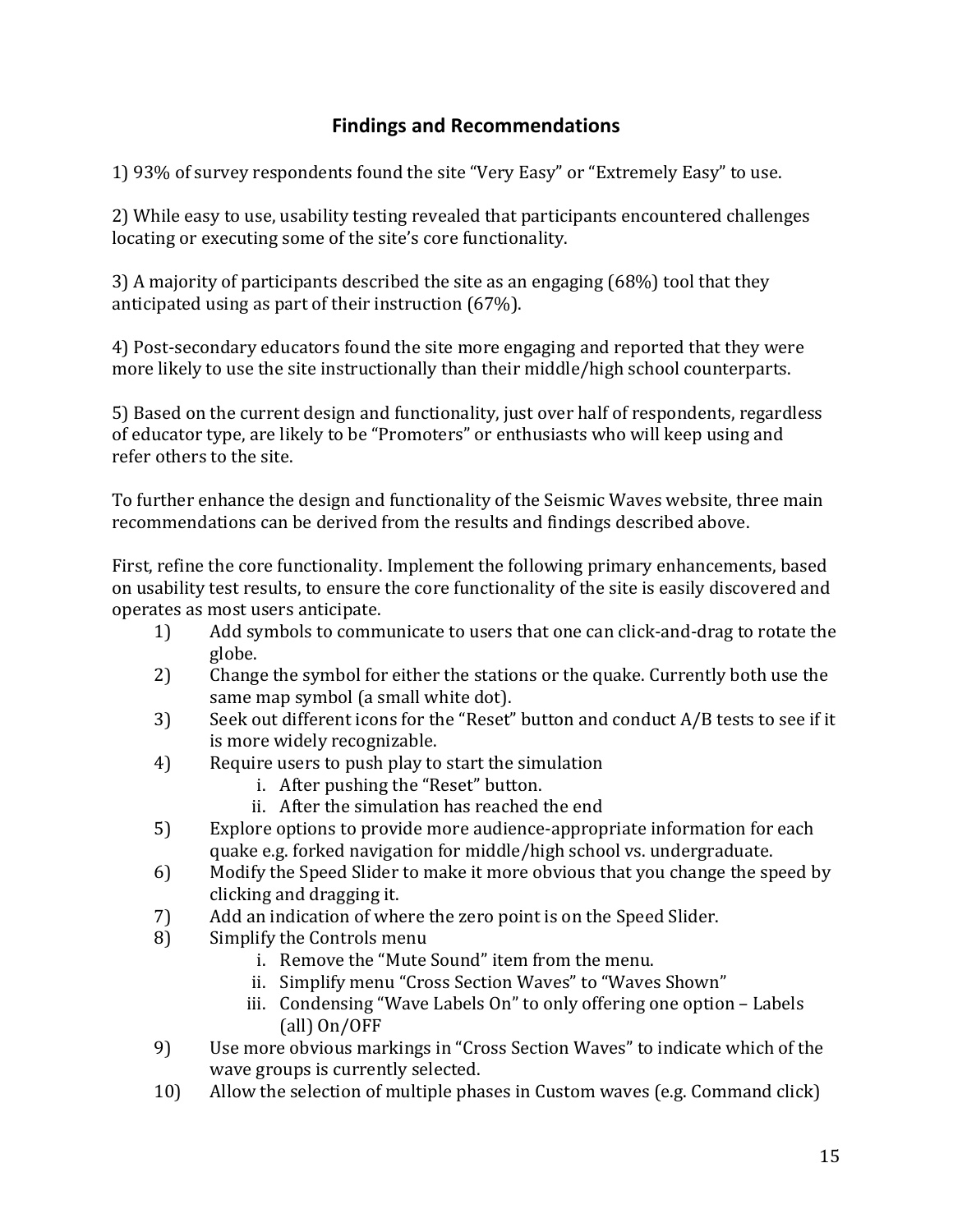- 11) Make surface waves an option in Custom waves menu
- 12) When a custom wave is selected, adjust waves shown on the surface to match what is selected (e.g., if you choose PKIKP then S phases and Surface waves would not be shown on the surface).
- 13) Make the link for "Learn more about what is shown" more obvious to users
- 14) Modify the layout of the "Learn More" page so that it has a left menu with two options. The first (selected at first) "Watch animation". The second option would be "Explore on your own" and would replace the animation with the rollover.
- 15) The animation on the Learn More page should not play automatically when it loads.

Second, improve the appeal and perceived usefulness of the site to the middle/high school audience by implementing small adjustments and additions.

- 1) When the page initially loads, create a invitation to inquiry by placing a question mark on the cut away side of Earth. This would disappear when the play button is pressed.
- 2) Make the simplified "shadow zone group" the default wave set rather than the more complex "standard group"
- 3) Provide a short tutorial video on the use of the sites features.
- 4) Provide links to at least one lesson plan for using the site with students

Finally, Plan for possible new functionality and audiences by exploring the identified feature suggestions, listed on page 16, provided by beta testers.

- 1) Automatically update the "Load new quake" list to include recent, newsworthy events (link to Teachable Moments lessons).
- 2) Provide a labeled overlay of the shadow zones on the cross section.
- 3) Move the help button to the top of the screen to make it more discoverable
- 4) Provide checkboxes to display/hide individual seismograms and corresponding station markers
- 5) Provide a link to download seismograms from the event for an EQ location exercise
- 6) Create a version of Seismic Waves optimized for museum displays e.g. looped, globe slowly rotates, no external links etc.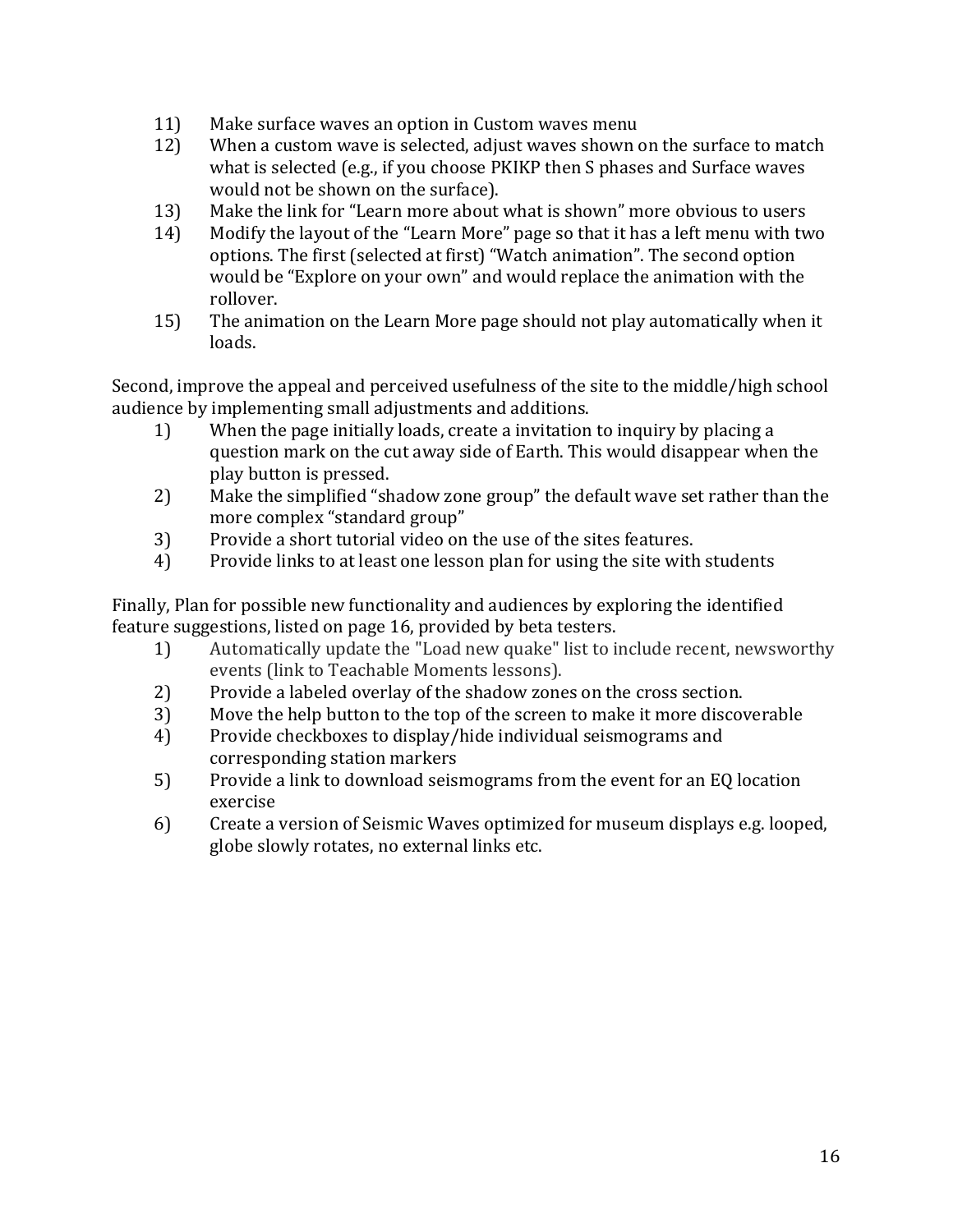# **Appendix B - Seismic Waves Features / Rationale Matrix**

Intended for collaboration between key players in Seismic Waves project to answer the question: Why is it the way it is and also clarify functionality for the help menus.

|                                     | <b>Rationale</b> (why it exists, the benefit to users/teachers)                                                                                      |                                                                                                                                                                                                            |                                                                                                                                                                                                                                                        |  |
|-------------------------------------|------------------------------------------------------------------------------------------------------------------------------------------------------|------------------------------------------------------------------------------------------------------------------------------------------------------------------------------------------------------------|--------------------------------------------------------------------------------------------------------------------------------------------------------------------------------------------------------------------------------------------------------|--|
| <b>Feature</b>                      | Russ                                                                                                                                                 | Alan                                                                                                                                                                                                       | Michael                                                                                                                                                                                                                                                |  |
| Play, pause, restart<br>buttons     | To give a familiar way to<br>control the simulation and to<br>be large enough for easy<br>mobile touch use.                                          | Okay.                                                                                                                                                                                                      |                                                                                                                                                                                                                                                        |  |
| Rotatability                        | To be able to see both surface<br>and cross section, esp. if<br>surface waves have traveled<br>far enough away to be out of<br>view. Also, it's fun. | Agree.                                                                                                                                                                                                     | Allows user to change the<br>view to match their focus<br>and interest. For example,<br>they could choose to only<br>see the cross section or<br>they could only choose to<br>see the surface, or they<br>could choose more<br>complete and view both. |  |
| Speed control                       | To make it possible to "skip<br>ahead" or "compress" time, so<br>that many minutes' real time<br>can be seen in seconds.                             | Also, the feature to<br>allow "time to run<br>backwards" is<br>important. A teacher<br>might be showing a<br>feature and go too<br>far forward.                                                            |                                                                                                                                                                                                                                                        |  |
| Cross Section view                  | Key to seeing the interior<br>wave propagation, critical<br>feature.                                                                                 | It is important for<br>users to see the<br>composition of the<br>interior of the earth<br>and how this affects<br>the propagation of<br>seismic waves.                                                     |                                                                                                                                                                                                                                                        |  |
| Surface view                        | Allows terrain and visibility of<br>the slower moving, simpler,<br>concentric patterns of the<br>surface waves.                                      | This view makes it<br>apparent that the P,<br>PP, S, and SS waves<br>on the surface are<br>the same waves as<br>shown on the cross-<br>section because they<br>intersect at the edge<br>of the hemisphere. |                                                                                                                                                                                                                                                        |  |
| Wave labels (and<br>on/off of them) | To allow user to unclutter the<br>view and focus on the patterns                                                                                     | Agree.                                                                                                                                                                                                     | Agree.                                                                                                                                                                                                                                                 |  |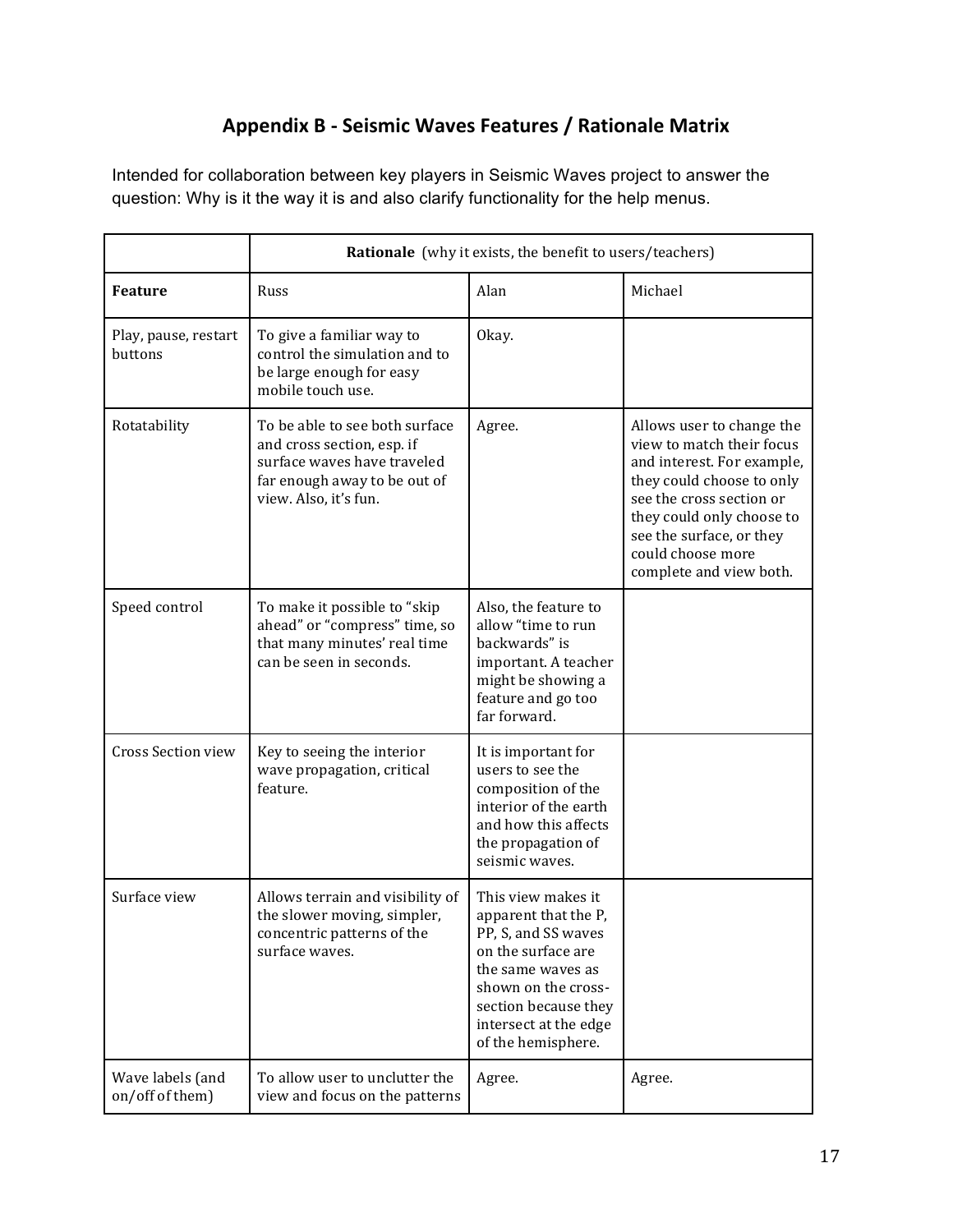|                                     | without worrying about the<br>names, some of which are long                                                                                                                                                                           |                                                                                                                                                                 |                                                                                                                                                                                                                                                                                                                            |
|-------------------------------------|---------------------------------------------------------------------------------------------------------------------------------------------------------------------------------------------------------------------------------------|-----------------------------------------------------------------------------------------------------------------------------------------------------------------|----------------------------------------------------------------------------------------------------------------------------------------------------------------------------------------------------------------------------------------------------------------------------------------------------------------------------|
| Multiple terrains<br>(maps)         | To see how a given quake<br>affects things like population<br>(where are the people) and<br>the time of day a quake<br>happened (e.g. at night), or the<br>locations of nuclear power<br>plants (danger).                             | This is a great<br>improvement over<br>the original SW.                                                                                                         | Is this the purpose of the<br>program? This seems like<br>it could be interesting,<br>but it might be distracting<br>or add unnecessary<br>complexity. To me seems<br>better suited for SM.                                                                                                                                |
| Phase selection on<br>cross section | To allow users to focus on<br>preset collections of phases,<br>such as Shadow Zone, only.<br>Even to allow individually-<br>chosen phase selections.                                                                                  | The teacher can<br>show only the P<br>wave. Then add in<br>the waves that are<br>generated at the<br>mantle-outer core<br>boundary such as<br>PcP, PcS, and PK. | We might consider<br>looking at the wording<br>here. If the idea is a<br>setting to illustrate a<br>specific concept, we<br>might consider being<br>explicit in the user<br>"options". For example, "I<br>want to illustrate the<br>shadow zone" or other<br>specific tasks we know or<br>assume users will want to<br>do. |
| Change view<br>direction            | If the population centers or<br>other points of interest<br>(depending on terrain being<br>viewed) lie on the "wrong"<br>side of the cross section slice,<br>you can switch to view the<br>better direction, East or West.            |                                                                                                                                                                 |                                                                                                                                                                                                                                                                                                                            |
| Sound                               | It's fun.<br>The "countdown" sound is a<br>hats-off to the original S.W.<br>program, and the rest of the<br>sound is intended to<br>convey/evoke the loud boom<br>and then long, low rumble<br>that one might hear during a<br>quake. | Much better sound<br>than in the original<br>Seismic Waves<br>program.                                                                                          |                                                                                                                                                                                                                                                                                                                            |
| Mute of sound                       | Allow one to not have to hear<br>the sound over and over,<br>especially in a classroom<br>setting. Consider if initial<br>setting should be on or off.<br>Currently is on.                                                            | Agree.                                                                                                                                                          | This function seems<br>hidden to me as I didn't<br>even know it was there<br>until I went looking for it<br>after seeing it in the list.<br>What about adding a<br>speaker icon? Click and it<br>puts an x over the<br>speaker.                                                                                            |
| Social buttons                      | A shortcut for users that                                                                                                                                                                                                             | It will be interesting                                                                                                                                          | To expand awareness and                                                                                                                                                                                                                                                                                                    |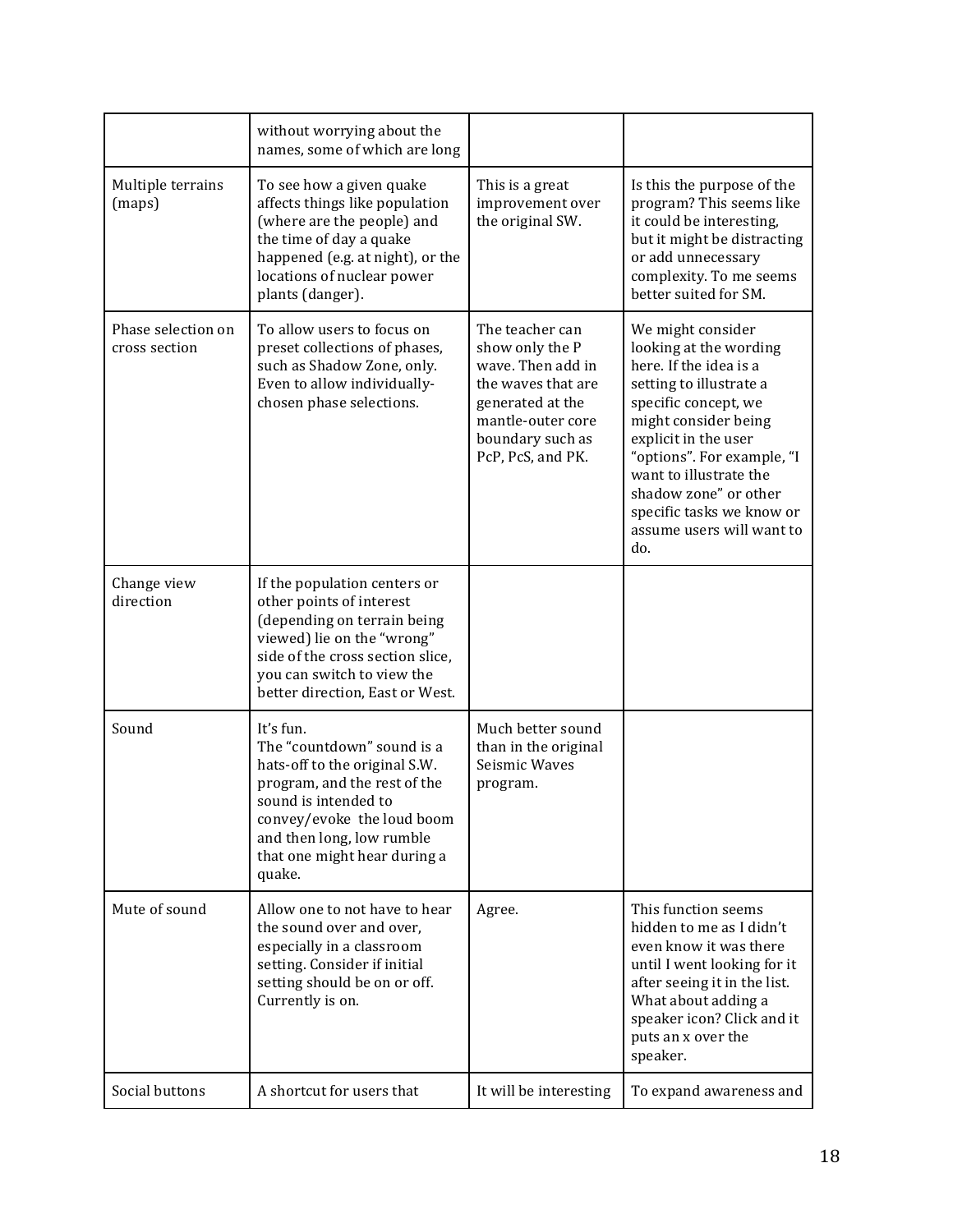|                                      | might like to share the site<br>with friends or family                                                                                  | to see if this feature<br>will be used very<br>much. | use of the product                                                                                                                                                                                                                                                                                                                       |
|--------------------------------------|-----------------------------------------------------------------------------------------------------------------------------------------|------------------------------------------------------|------------------------------------------------------------------------------------------------------------------------------------------------------------------------------------------------------------------------------------------------------------------------------------------------------------------------------------------|
| Email us                             | A quick way to launch your<br>email client and have<br>addressed an email ready for<br>your users' thoughts,<br>comments and questions. |                                                      | This function seems<br>hidden to me as I didn't<br>even know it was there<br>until I went looking for it<br>after seeing it in the list.                                                                                                                                                                                                 |
| Snapshot                             | To quickly grab an image of<br>what's on the screen suitable<br>for dragging into an email or a<br>PowerPoint.                          |                                                      | I really like this but again,<br>this seems hidden. This<br>could be an important<br>function and we might<br>consider making it more<br>obvious. Allows the<br>instructor to make<br>annotated views in a<br>similar format to<br>emphasize a key point.<br>These, in a ppt, could<br>accompany the<br>instruction in seismic<br>wayes. |
| Ability to load<br>noteworthy events | Provides a hook for<br>engagement by using a<br>noteworthy event that they<br>are likely to remember<br>occurring.                      |                                                      |                                                                                                                                                                                                                                                                                                                                          |
| Ability to load<br>recent events     | Provides a hook for<br>engagement by using a recent<br>event that is likely to be fresh<br>in people's memory.                          |                                                      |                                                                                                                                                                                                                                                                                                                                          |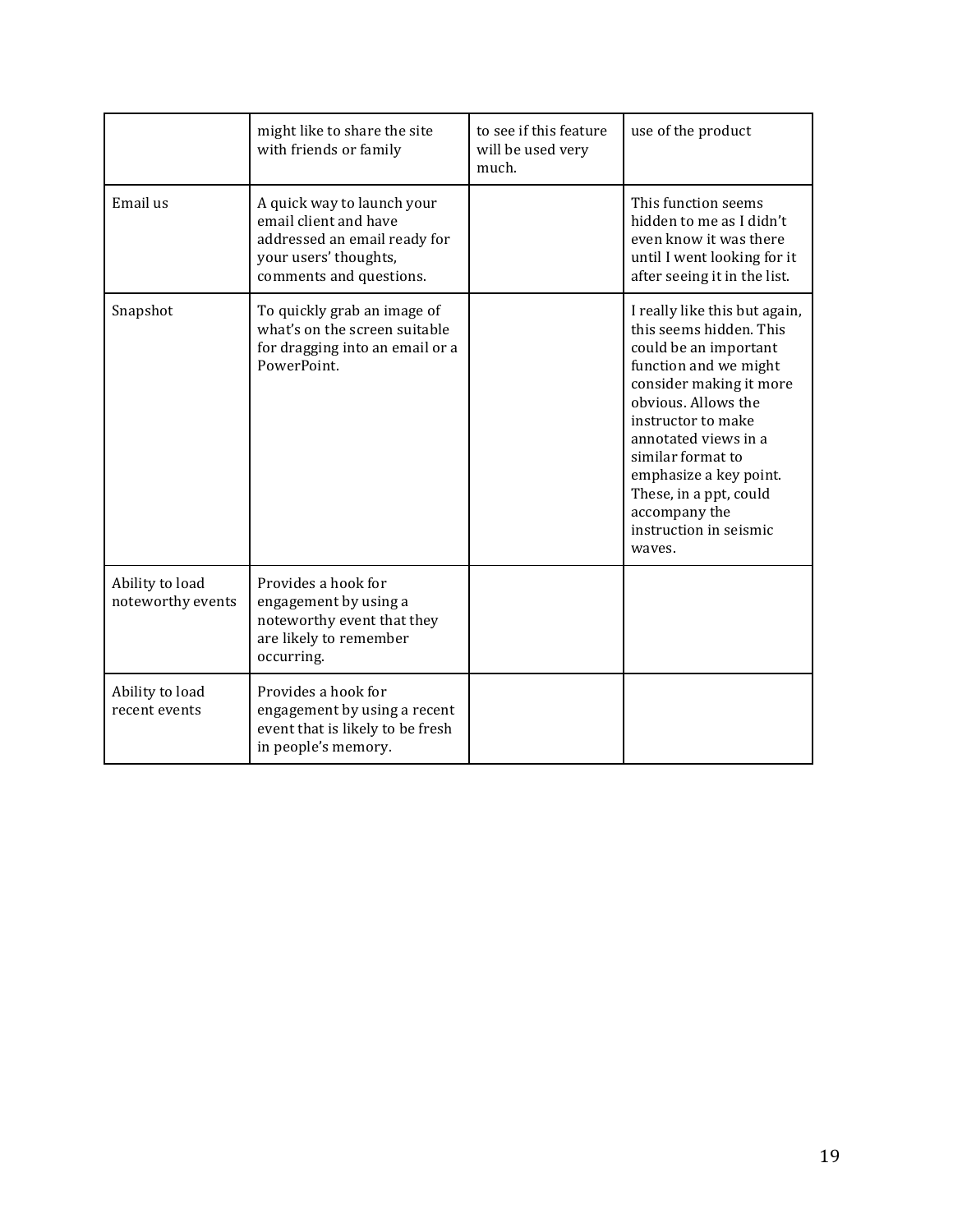### **Appendix C - Seismic Waves Usability Semi Structured Interview Guide** http://ds.iris.edu/seismon/swaves/ **Version 1.0 - 12/15/16**

**Introduction:** Thank you for agreeing to participate in this evaluation. As I mentioned we have a new product, the Seismic Waves website. This product is currently in Beta so we are actively looking for ways we can optimize the interface to make it more user friendly. This means that during our time together the website, not you, is the subject of interest. In this study I will ask you to complete several tasks using the software. As you interact with the software, I will encourage you to "think aloud" as you proceed. This may feel awkward at first, but I have an example we can use for practice.

You may have noticed the camera. With your permission, we're going to videotape the computer screen and record what you have to say. The video will be used only to help us figure out how to improve the site, and it won't be seen by anyone except the people working on the project. It also helps me, because I don't have to take as many notes and can focus better.

If you would, I'd like you to sign something for us. It simply says that we have your permission to tape you, and that the recording will only be seen by the people working on the project.

Great! Let's get on with the study. Our discussion should take about 15 to 20 minutes.

## *<u>Do you have any questions before we begin?</u>*

**Talk aloud example:** Take out an empty stapler. Ask them to open it, take the staples out, replace them, shut the stapler and staple some paper - talking all the time about what they see, what they expect to happen, what actually happens and how that matches up.

## **Demographic Questions:**

- 1) Do you teach about Earth's interior structure?
	- a. If yes, in what class? What level are the students?
	- b. If no, opt out of the study.
- 2) How many years have you been teaching?
- 3) Do you have any favorite Web sites that you use for teaching about Earth's interior structure as revealed through seismic waves?

#### **Script:**

1) First, I'd like you to look at this page and tell me what you think it is, what strikes you about it, and what you think you would click on first. For now, *don't actually click on* anything; just tell me what you *would* click on.

And again, as much as possible, it will help us if you can try to think out loud so we know what *you're thinking about.*